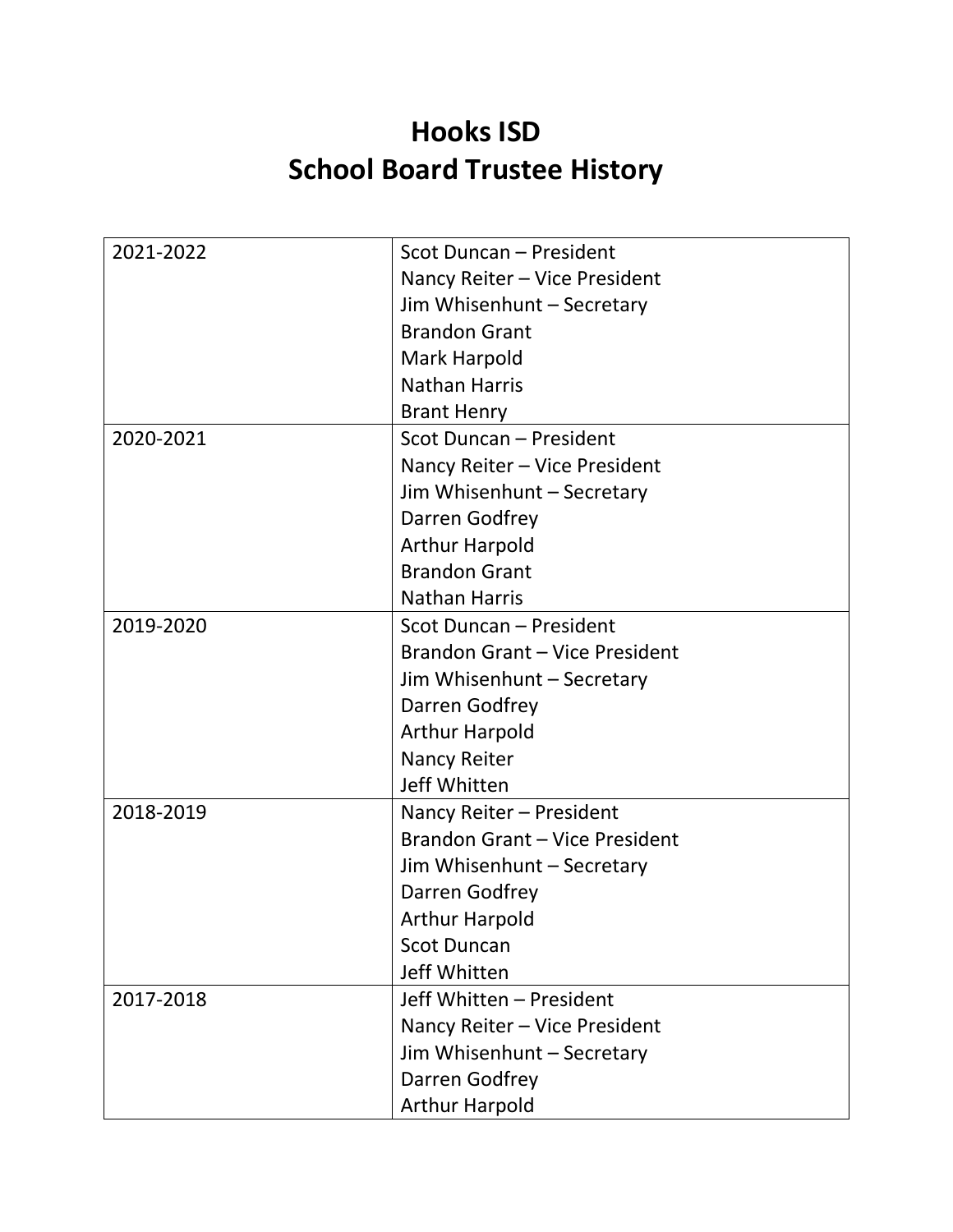|           | <b>Scot Duncan</b>                    |
|-----------|---------------------------------------|
|           | <b>Brandon Grant</b>                  |
| 2016-2017 | Jeff Whitten - President              |
|           | Nancy Reiter - Vice President         |
|           | Jim Whisenhunt - Secretary            |
|           | Darren Godfrey                        |
|           | <b>Arthur Harpold</b>                 |
|           | <b>Scot Duncan</b>                    |
|           | <b>Brandon Grant</b>                  |
| 2015-2016 | <b>Scott Hanes</b>                    |
|           | Patti Whitehead                       |
|           | Jim Whisenhunt                        |
|           | Darren Godfrey                        |
|           | <b>Arthur Harpold</b>                 |
|           | Jeff Whitten                          |
|           | <b>Nancy Reiter</b>                   |
| 2014-2015 | Scott Hanes - President               |
|           | Brandon Grant - Vice President        |
|           | Patti Whitehead                       |
|           | Jim Whisenhunt - Secretary            |
|           | Darren Godfrey - Appointed 12/08/2014 |
|           | <b>Arthur Harpold</b>                 |
|           | Jeff Whitten                          |
| 2014-2015 | Scott Hanes - President               |
|           | Brandon Grant - Vice President        |
|           | Patti Whitehead                       |
|           | Jim Whisenhunt - Secretary            |
|           | Chris Harris - Resigned 12/08/2014    |
|           | <b>Arthur Harpold</b>                 |
|           | Jeff Whitten                          |
| 2013-2014 | Jeff Whitten - President              |
|           | Scott Hanes - Vice President          |
|           | Patti Whitehead                       |
|           | Jim Whisenhunt - Secretary            |
|           | <b>Chris Harris</b>                   |
|           | <b>Arthur Harpold</b>                 |
|           | <b>Brandon Grant</b>                  |